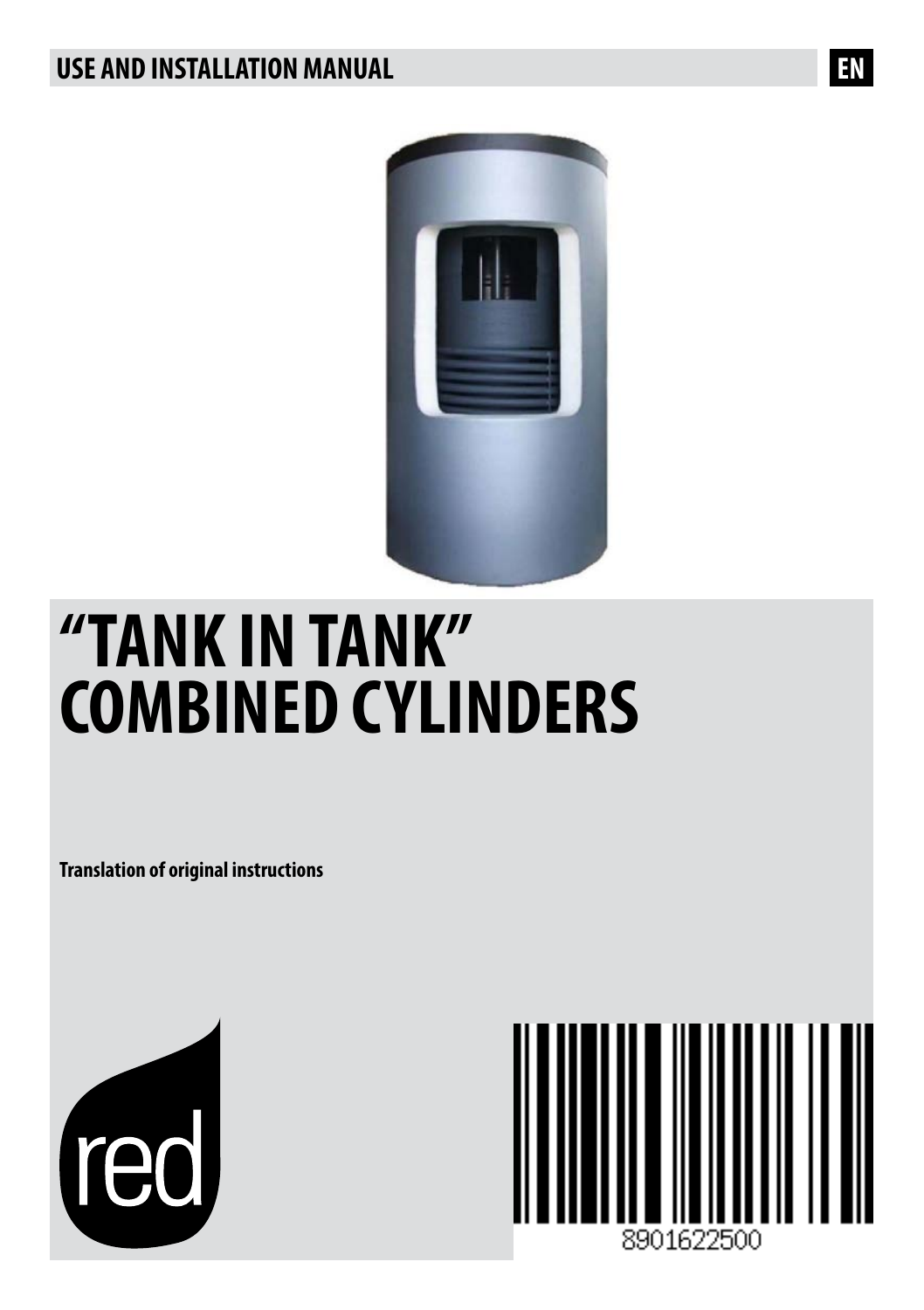# **TABLE CONTENT**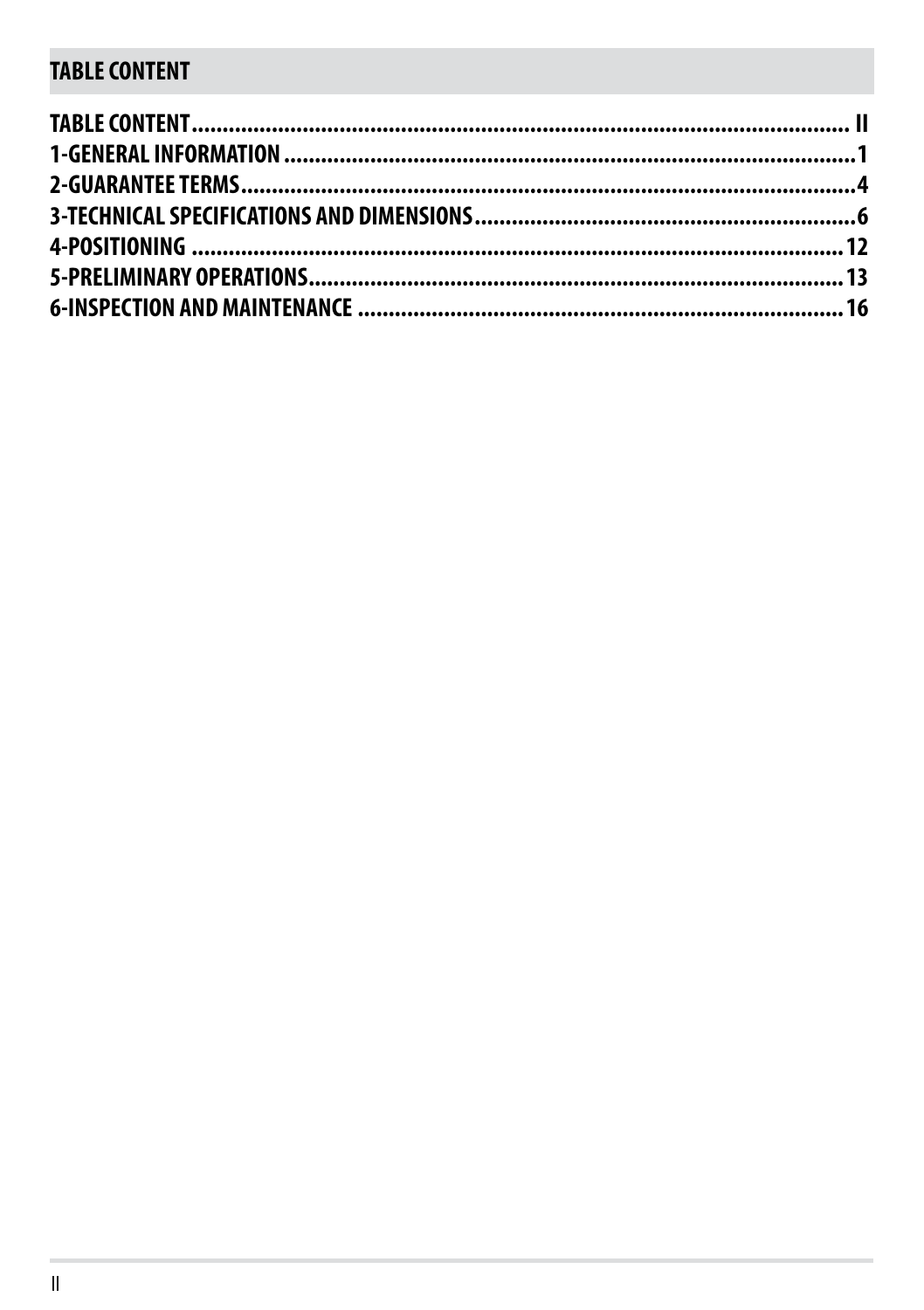# **1-GENERAL INFORMATION**

### **PROPER DEVICE USE**

Caution, this manual contains instructions for the sole use of professionally qualified fitters and/or servicemen, in accordance with the applicable laws in force.

The user is NOT permitted to service this device.

The manufacturer cannot be held liable for personal injury, harm to animals or property damage resulting from failure to observe the instructions contained in the manuals supplied with the cylinder.

### **GENERAL INFORMATION SYMBOLS USED IN THIS MANUAL**

When reading this manual, pay particular attention to the parts marked with symbols. These symbols are used to give the following warnings:







*DANGER! SERIOUS RISK TO SAFETY AND TO LIFE*

*CAUTION! POTENTIALLY HAZARDOUS SITUATION FOR THE PRODUCT AND THE ENVIRONMENT*

*NOTE! RECOMMENDATIONS FOR USERS* 

### **PROPER DEVICE USE**

The instruction manual is an integral and essential part of the product and must be kept by the user or system manager.

Read the warnings contained in the manual carefully as they provide important information about safe installation, use and maintenance. Keep the manual in a safe place for future reference.

Installation and maintenance must be performed in compliance with the applicable regulations, according to the manufacturer's instructions and by qualified personnel trained in accordance with the law.

Professionally qualified personnel includes anyone with the specific technical skills required in the industry, spanning components for civil heating systems, domestic hot water production and the maintenance thereof. Such personnel must have the qualifications envisaged by the applicable laws in force.

Incorrect installation or improper maintenance may cause personal injury, harm to animals or property damage. The manufacturer cannot be held liable for these damages.

Before carrying out any cleaning or maintenance operations, disconnect the device from the mains power supply using the system switch and/or the relevant external components.

If the device has a fault and/ or is not operating correctly, deactivate the device and do not make any attempt to repair it or service it directly. Contact only legally qualified staff. Any repairs to products must be carried out only by staff authorised by RED, using only original parts. Failure to observe the above recommendations may compromise the safety of the device.

To guarantee the efficiency of the device ensure that it functions correctly, it is vital that qualified personnel performs annual maintenance. Should you decide not to use the device, make safe any parts likely to cause potential sources of hazards.

If the device is sold or transferred to a new owner or the owner moves, leaving the device in situ, always ensure that the manual is kept with the device so that it can be consulted by the new owner and/ or installer.

For all devices with optionals or kits (including electrical kits) use only original accessories.

This device must be used only for the use expressly intended. Any other use is to be considered incorrect and therefore dangerous.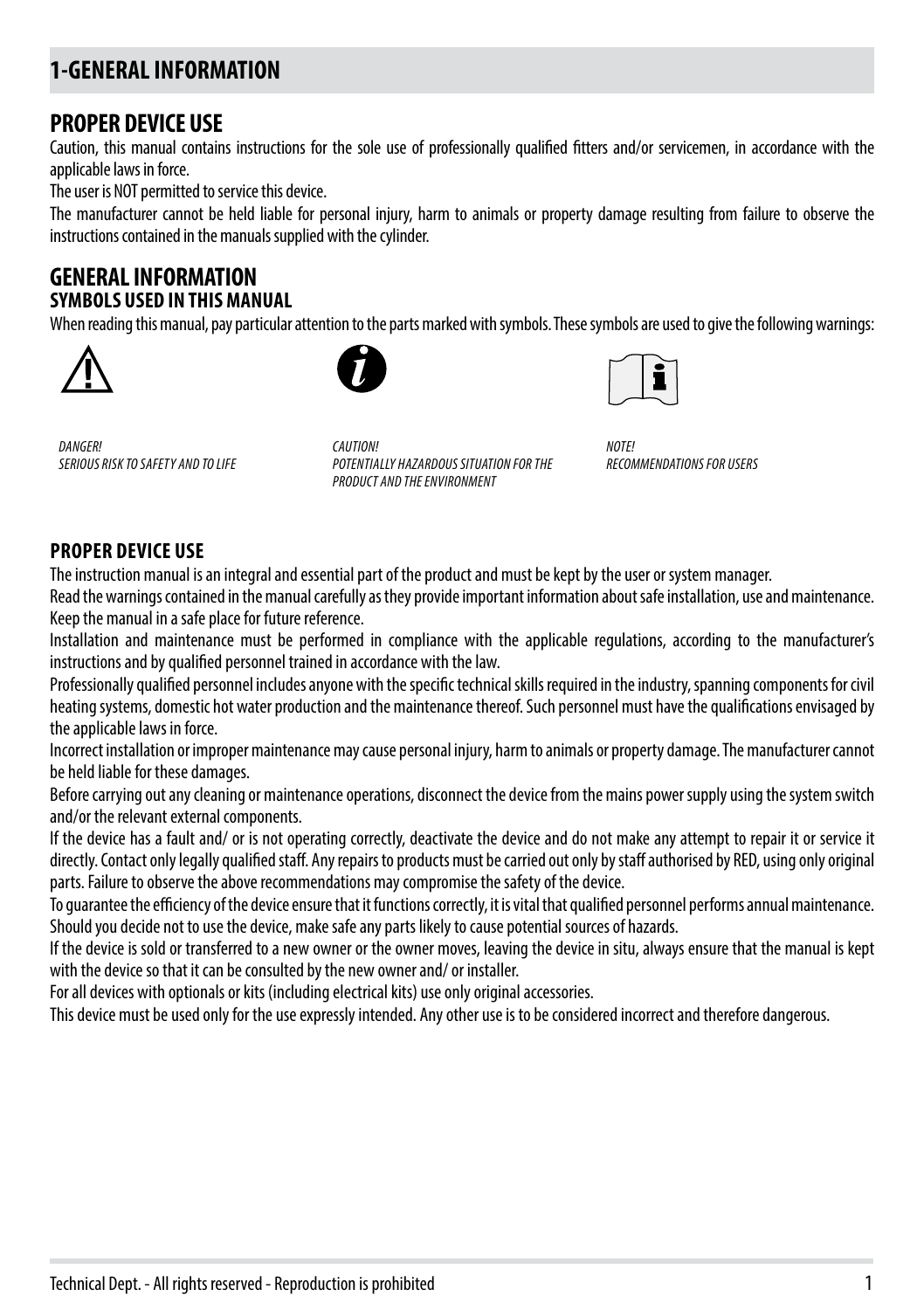### **1-GENERAL INFORMATION**



*The device has been built according to the latest technologies and in accordance with the applicable technical safety regulations.*

*Nonetheless, incorrect use of the device may result in hazards for users and other persons or may damage the device or other objects.*

*The device is intended for the operation of hot water heating systems and domestic hot water production. Any other use is considered incorrect.*

*RED cannot be held in any way liable for any damage ensuing from incorrect device use. The user is fully responsible for such cases.*

*Device use in accordance with the envisaged purposes includes scrupulous observance of the instructions provided in this manual.*

### **INFORMATION TO BE PROVIDED TO THE USER**

Before installing the device, you are advised to wash all of the system pipes thoroughly to remove any residues that may impede the device from operating correctly. During installation, you must inform the user that:

• in the event of water leaks, they must shut off the water supply and advise the technical assistance department as soon as possible.



### **CAUTION!**

*Installation, adjustment and maintenance of the device must be performed by professionally qualified staff in accordance with the standards and provisions in force. Incorrect installation may cause damage to persons, animals and property for which the manufacturer cannot be held liable.*



### *DANGER!*

*NEVER attempt to carry out maintenance work or repairs on the device on your own initiative. All servicing must be carried out by professionally qualified staff. You are advised to take out a maintenance contract. Deficient or incorrect maintenance may compromise the operating safety of the device and cause damage to persons, animals and property. The manufacturer cannot be held liable for these damages.*



### **Modifications to parts connected to the device**

- Do not modify the following parts:
- the boiler.
- Air, water and electrical current lines.
- The flue, safety valve and heating water outlet pipe.
- The structural elements that influence the operating safety of the device.



#### **CAUTION!**

*Only use suitable fork wrenches (open-ended wrenches) to tighten and loosen the screw joints. Improper use and/ or unsuitable tools may cause damages (e.g. water leaks).*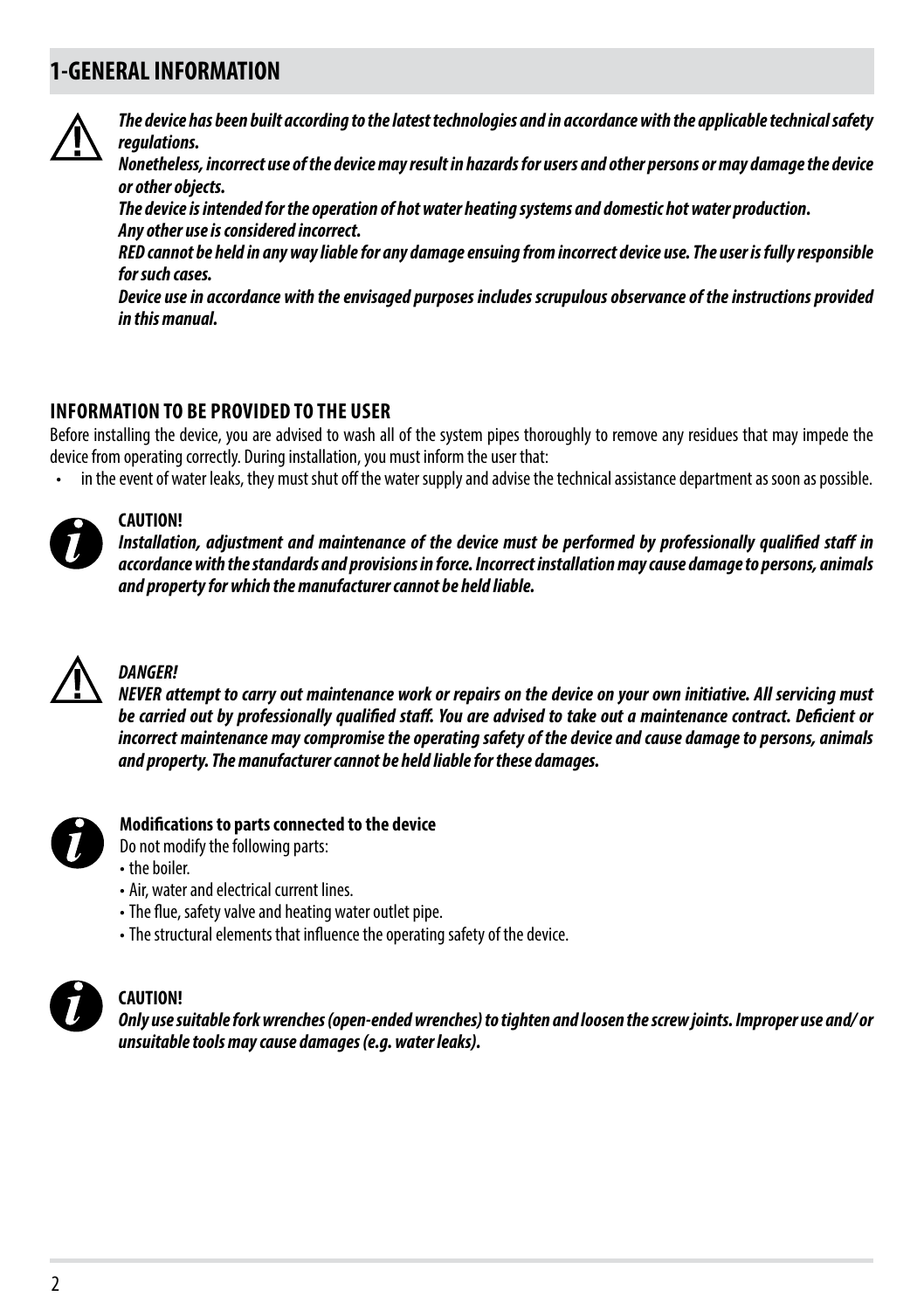### **1-GENERAL INFORMATION**

### **TECHNICAL DATA LABEL**

**CAUTION!**

*The label is positioned on the top of the cylinder, near to the connection outlets.*

### **WATER TREATMENT**

To prevent hazardous corrosion of the heating device and the formation of scaling and deposits, it is of the highest importance to wash the system prior to installation, in accordance with standard UNI-CTI 8065, using appropriate products such as Sentinel X300 (new systems), X400 and X800 (old systems) or Fernox Cleaner F3.

Full instructions are provided with the product. However, for further details contact the manufacturer directly; SENTINEL PERFORMANCE SOLUTIONS LTD or FERNOX COOKSON ELECTRONICS.

After washing the system, you are advised to use inhibitors such as Sentinel X100 or Fernox Protector F1 to protect the system from corrosion and deposits.

Is it important to check the concentration of the inhibitor after each modification to the system and each maintenance check, according to the specifications provided by the manufacturers.

The outlet from the safety valve must be connected to a collection funnel to channel any discharge if servicing is carried out. If the heating system is at a higher level than the boiler, you must install cut-off cocks on the system flow/ return pipes. These cocks are provided in the optional kits.



### *Caution!*

*Failure to wash the heating system and add a suitable inhibitor shall invalidate the device guarantee.*

#### **PACKAGING**

RED boilers are supplied fully assembled.

After removing the device from the packaging, ensure that the product supplied is complete and undamaged.

The packaging elements (straps, plastic bags etc) must be kept out of reach of children as they present potential sources of danger.

RED declines all responsibility for damages to persons, animals or property caused by failure to observe the warnings indicated in this manual.

In addition to the device, the packaging includes:

- an instruction manual for installation, use and maintenance.
- A guarantee certificate.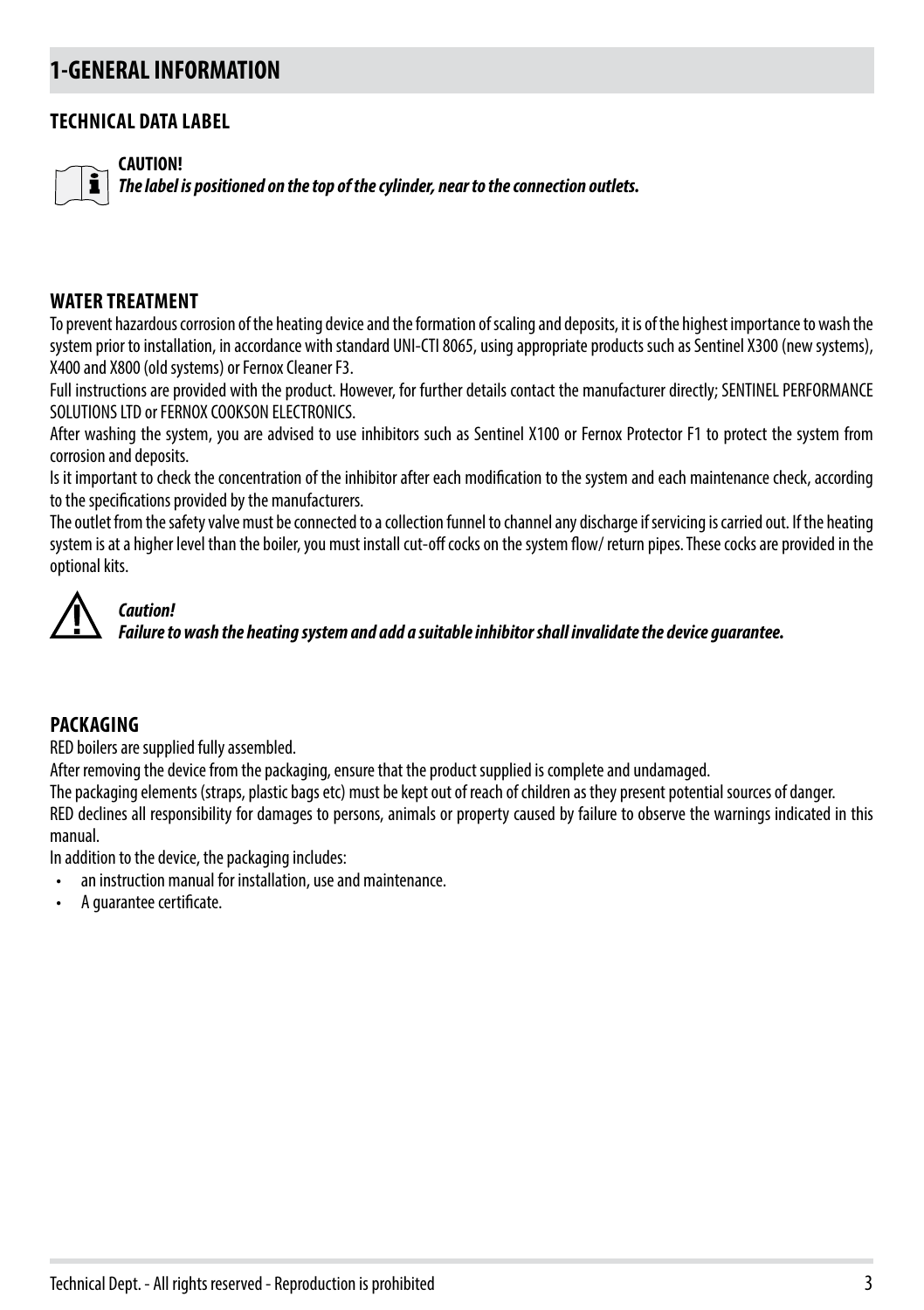# **2-GUARANTEE TERMS**

The manufacturer guarantees the product, with the exception of parts subject to normal wear specified below, for five years from the date of purchase, provided that proof of purchase is supplied in a document specifying the name of the retailer and the date the sale was made and that the completed guarantee certificate was sent within 8 days of said purchase. The product must also be installed and tested by a specialised fitter and in accordance with the detailed instructions provided in the instruction manual that accompanies the product. The guarantee covers the replacement or free repair of parts recognised as being faulty at source due to manufacturing defects.

### **WARNINGS**

Installation, electrical connection, functional check and maintenance of this device must only be performed by qualified or authorised personnel.

### **EXCLUSION**

The guarantee does not cover any parts found to be faulty due to negligence or inappropriate use, incorrect maintenance, or installation not performed in compliance with the manufacturer's instructions. The manufacturer will not be held liable for any damage which may - either directly or indirectly - be caused to persons, animals or property resulting from failure to observe all the instructions provided in this manual and, specifically, concerning the warnings regarding installation, use and maintenance of the device.

- 1. The terms for the guarantee application were not observed.<br>2. Installation was not performed in accordance with the ap
- 2. Installation was not performed in accordance with the applicable standards in force and the instructions provided in the use, maintenance and installation manual.
- 3. Damage caused by atmospheric agents, chemicals, electrochemicals, incorrect product use, natural disasters, electrical discharges, fires, faults in the electrical system, modifications to or tampering with the product, and/ or other causes not ensuing from the product manufacturing
- 4. Incorrect or negligent use.
- 5. In any event of damage caused by transport, you are advised to check the goods carefully upon receipt and notify your retailer immediately of any damage, writing the details on the delivery note and on the copy that travels with the carrier.
- 6. Please contact your retailer and/ or local importer in the event of product failure.

RED cannot be held liable for any damage which may - either directly or indirectly - be caused to persons, property or animals resulting from failure to observe the instructions provided in this manual and the applicable regulations in force regarding installation and maintenance of the device.

The parts replaced will be guaranteed for the remaining guarantee cover period starting from the original date of purchase of the product.

### **LIABILITY**

RED will not pay any compensation for direct or indirect damage caused by or dependent upon the product.

### **COURT WITH JURISDICTION**

In the event of any controversy, the court with jurisdiction is the Court of Pordenone (Italy).

#### **DISPOSAL**

Dispose of the product in compliance with the regulations in force in the relevant place, region or country.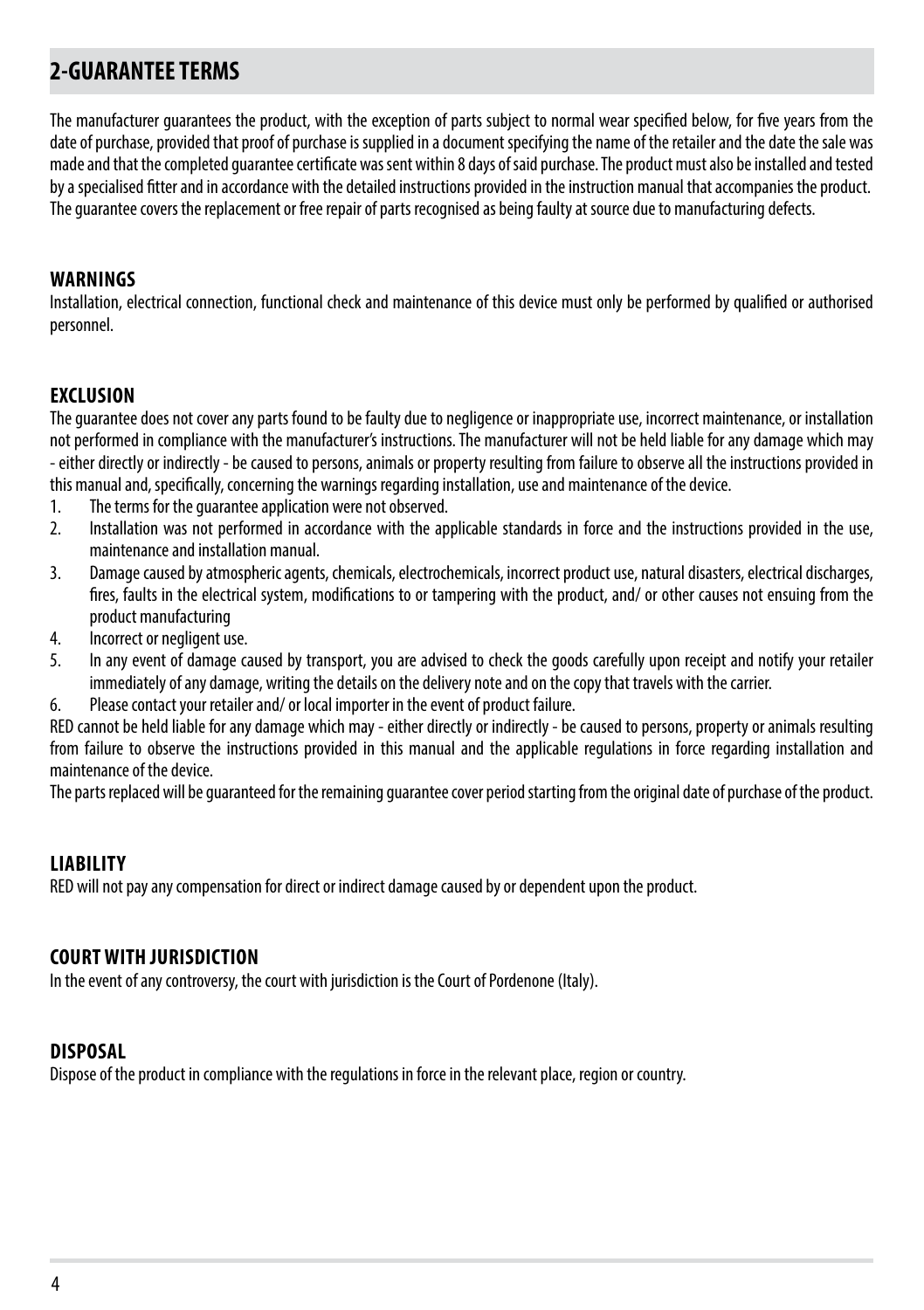# **2-GUARANTEE TERMS**

### **LIABILITY EXCLUSION**

The manufacturer is unable to supervise the observance of the instructions provided in this manual, nor the conditions and methods of installation, operation, use and maintenance of the product. Incorrect installation may cause damage and, therefore, endanger persons. Consequently, we cannot be held in any way liable for losses, damage or costs ensuing from incorrect installation, incorrect functioning and improper use and maintenance or in any way connected to the latter.

The Manufacturer reserves the right to make any changes to the product, technical specifications or to the manual without notice. If hazard-free operation is no longer possible (for instance, due to visible damage), turn off the device immediately.

### **SERVICE CALL**

The service call must be made to the retailer, who will forward the call to the technical support department.

The manufacturer cannot be held liable if the product and any of its accessories are used incorrectly or modified without authorisation. Only original spare parts must be used for replacements.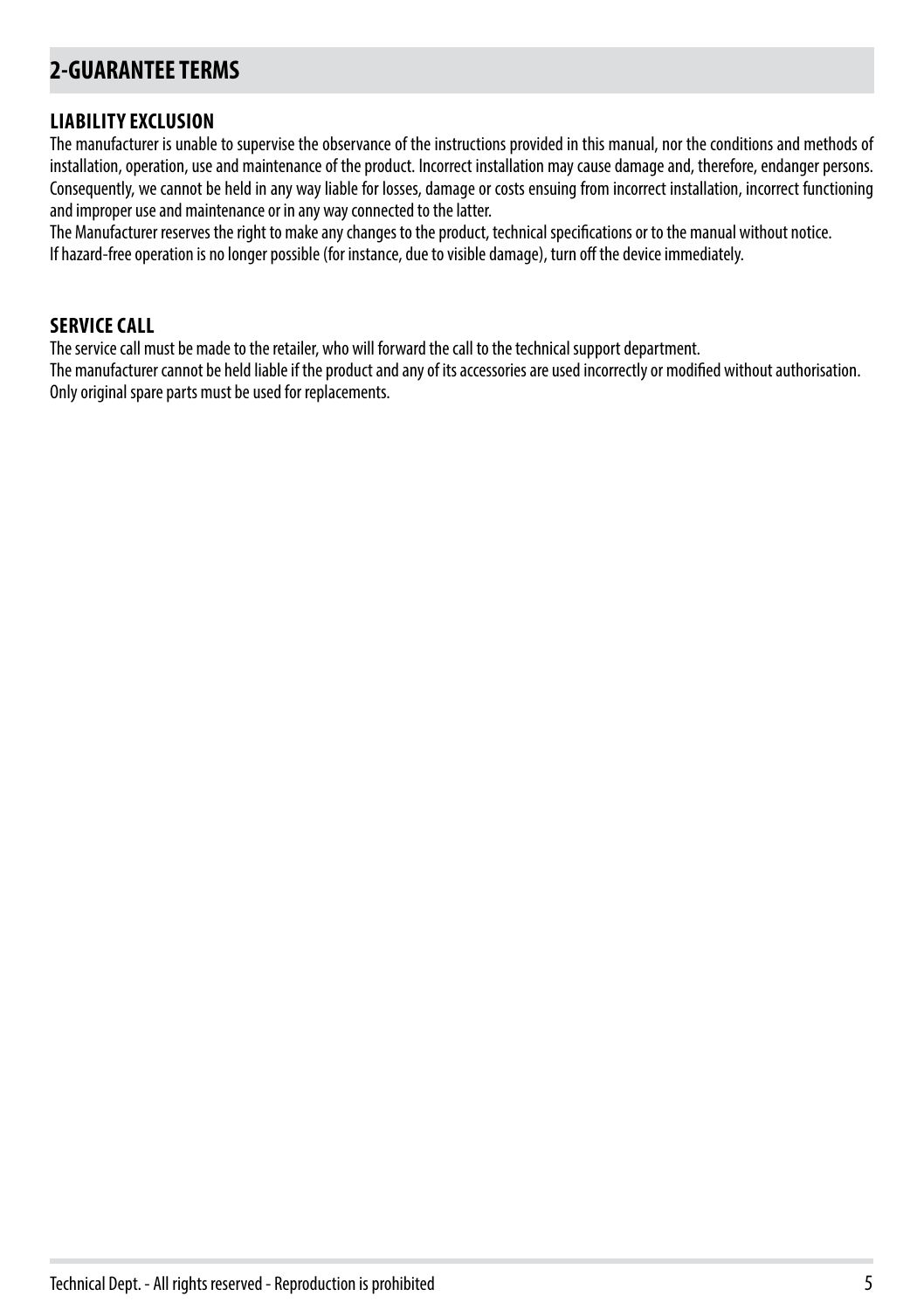### **TECHNICAL SPECIFICATIONS**

RED vertical cylinders are used to produce and store hot water. They must be connected to a heating system and water distribution network.

The cylinder comprises a pressurised vessel into which coils are inserted.

RED cylinders must be installed with all safety devices and with standards checked.

#### **Overview of models:**

| <b>MODEL</b>   | <b>CAPACITY</b>                              |
|----------------|----------------------------------------------|
| KOMBI 600/150  | Cylinder with 450 litre capacity $+$ 150 DHW |
| KOMBI 750/200  | Cylinder with 550 litre capacity $+$ 200 DHW |
| KOMBI 1000/220 | Cylinder with 780 litre capacity $+220$ DHW  |
| KOMBI 1500/300 | Cylinder with 1200 litre capacity $+300$ DHW |

### **Description of components and characteristics:**

- heat exchanger with smooth pipe.
- High quality S235JR steel (extra thick walls, fully crush-resistant).
- Enamelled internal tank for DHW.
- Internal corrosion protection guaranteed by a double strip of glazing.
- Soft, detachable PU insulation with silver PVC casing.
- Anode included in delivery, easy to replace due to a separate connection.
- No need to detach the connections when cleaning.
- Possibility of inserting up to two electric heaters on each storage cylinder.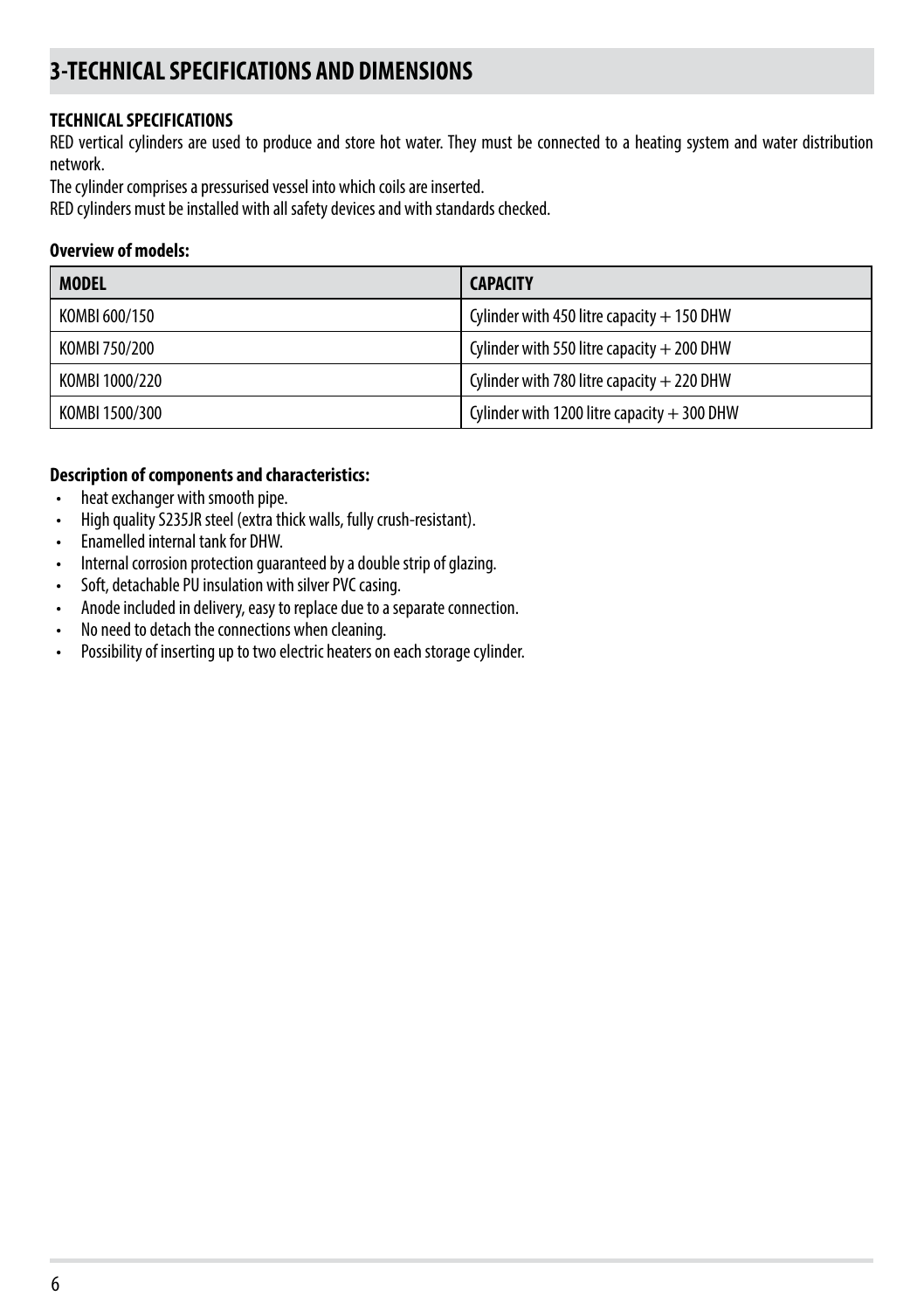### **DIMENSIONS**

| <b>Technical specifications</b>                     |                | 600  | 750            | 1000 | 1500 |
|-----------------------------------------------------|----------------|------|----------------|------|------|
| Total tank capacity                                 | W              | 600  | 750            | 1000 | 1500 |
| Heating water capacity                              | W              | 450  | 550            | 780  | 1200 |
| Diameter with insulation                            | mm             | 950  | 950            | 990  | 1200 |
| diameter without insulation                         | mm             | 750  | 750            | 790  | 1000 |
| Height with insulation                              | mm             | 1625 | 1880           | 2090 | 2100 |
| Height without insulation                           | mm             | 1570 | 1825           | 2035 | 2070 |
| Diagonal                                            | mm             | 1730 | 1970           | 2110 | 2420 |
| Approx. weight                                      | kg             | 192  | 217            | 258  | 307  |
| PU flex foam insulation (PVC casing)                | mm             | 100  | 100            | 100  | 100  |
| Max. puffer operating temperature (external tank)   | $\mathcal{C}$  | 95   | 95             | 95   | 95   |
| Max. puffer operating pressure (external tank)      | bar            | 3    | $\overline{3}$ | 3    | 3    |
| DHW volume                                          | W              | 150  | 200            | 220  | 300  |
| Max. cylinder operating temperature (external tank) | $\mathcal{C}$  | 95   | 95             | 95   | 95   |
| Max. cylinder operating pressure (internal tank)    | bar            | 10   | 10             | 10   | 10   |
| Exchange surface of solar coil                      | m <sub>2</sub> | 2,4  | 2,5            | 2,8  | 3,9  |
| Solar coil capacity                                 | W              | 15,2 | 15,9           | 17,8 | 24,7 |
| Max. coil operating temperature                     | $\overline{C}$ | 110  | 110            | 110  | 110  |
| Max. coil operating pressure                        | bar            | 10   | 10             | 10   | 10   |
| Max serpentine operating pressure                   | bar            | 10   | 10             | 10   | 10   |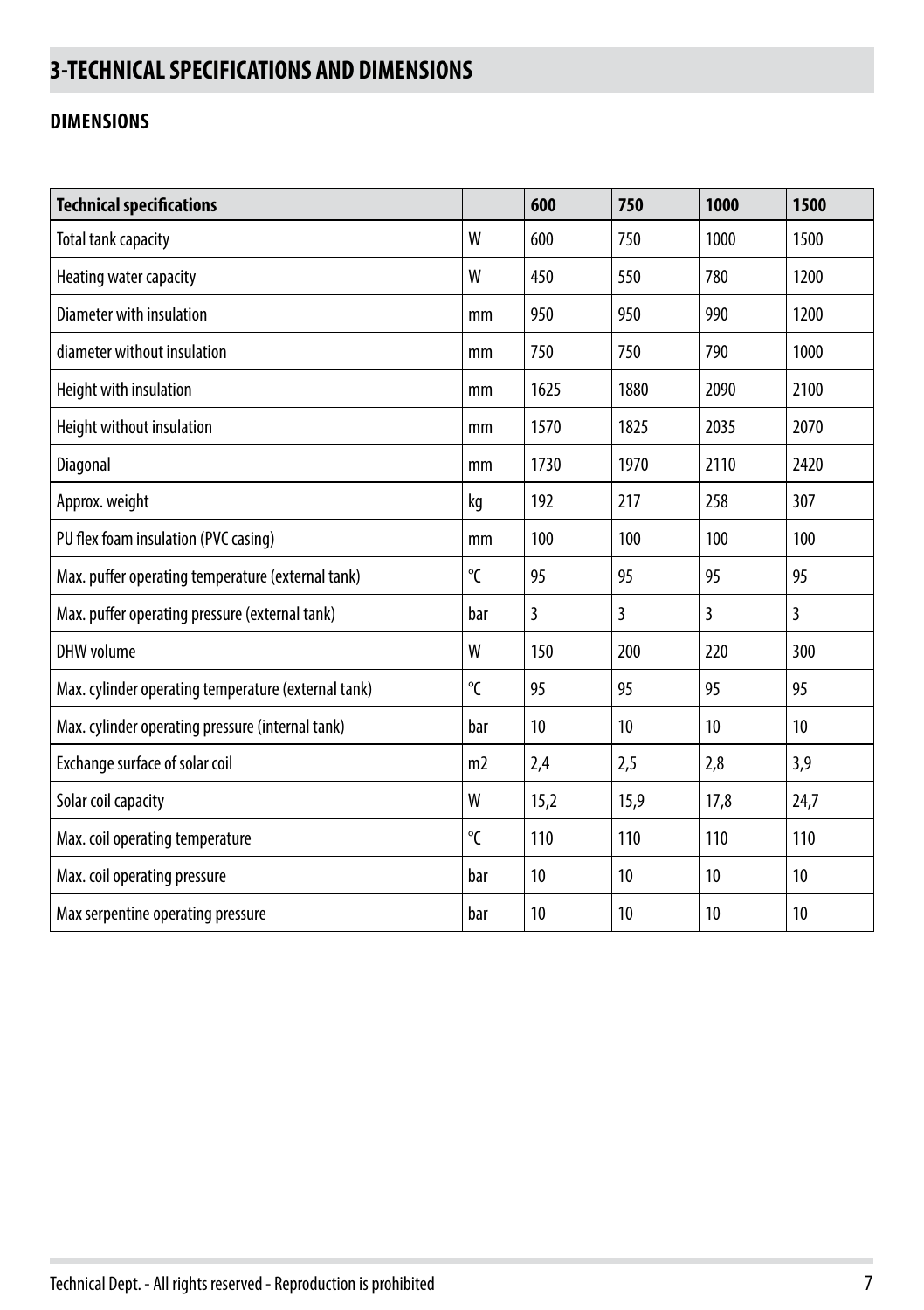| <b>Technical specifications</b>       |      |                 | 600                          | 750  | 1000 | 1500 |
|---------------------------------------|------|-----------------|------------------------------|------|------|------|
| <b>Total height</b>                   |      | H <sub>mm</sub> | 1625                         | 1880 | 2090 | 2100 |
| Outside diameter (with insulation)    | Dext | mm              | 950                          | 950  | 990  | 1200 |
| Outside diameter (without insulation) | Dint | mm              | 750                          | 750  | 790  | 1000 |
| Heating return                        |      | A mm            | 235                          | 235  | 270  | 390  |
| <b>Connection free</b>                |      | B <sub>mm</sub> | 475                          | 468  | 600  | 665  |
| <b>Connection free</b>                |      | C <sub>mm</sub> | 750                          | 745  | 900  | 940  |
| <b>Electric heater connections</b>    |      | <b>E</b> mm     | 900                          | 1050 | 1075 | 1200 |
| <b>Connection free</b>                |      | F <sub>mm</sub> | 1035                         | 1050 | 1150 | 1500 |
| Heating delivery                      |      | G <sub>mm</sub> | 1315                         | 1570 | 1700 | 1710 |
| <b>Drain</b>                          |      | $L$ mm          | 155                          | 155  | 170  | 205  |
| Solar circuit return                  |      | M <sub>mm</sub> | 245                          | 245  | 270  | 380  |
| Solar probe connection                |      | N <sub>mm</sub> | $\qquad \qquad \blacksquare$ | -    | ÷    | 630  |
| Solar probe connection                |      | P <sub>mm</sub> | 520                          | 730  | 800  | 875  |
| Solar circuit delivery                |      | $Q$ mm          | 835                          | 975  | 1000 | 1125 |
| Probe connection                      |      | $R$ mm          | 960                          | 1115 | 1200 | 1310 |
| Probe connection                      |      | <b>S</b> mm     | 1110                         | 1262 | 1400 | 1500 |
| <b>Thermometer</b>                    |      | T <sub>mm</sub> | 1315                         | 1565 | 1700 | 1710 |
| Electric heater connection            |      | V <sub>mm</sub> | 250                          | 250  | 250  | 300  |

| <b>Maximum heater immersion lengths</b> |        |  |  |  |
|-----------------------------------------|--------|--|--|--|
| kombi 600/150                           | 650 mm |  |  |  |
| kombi 750/200                           | 680 mm |  |  |  |
| kombi 1000/220                          | 700 mm |  |  |  |
| kombi 1500/300                          | 900 mm |  |  |  |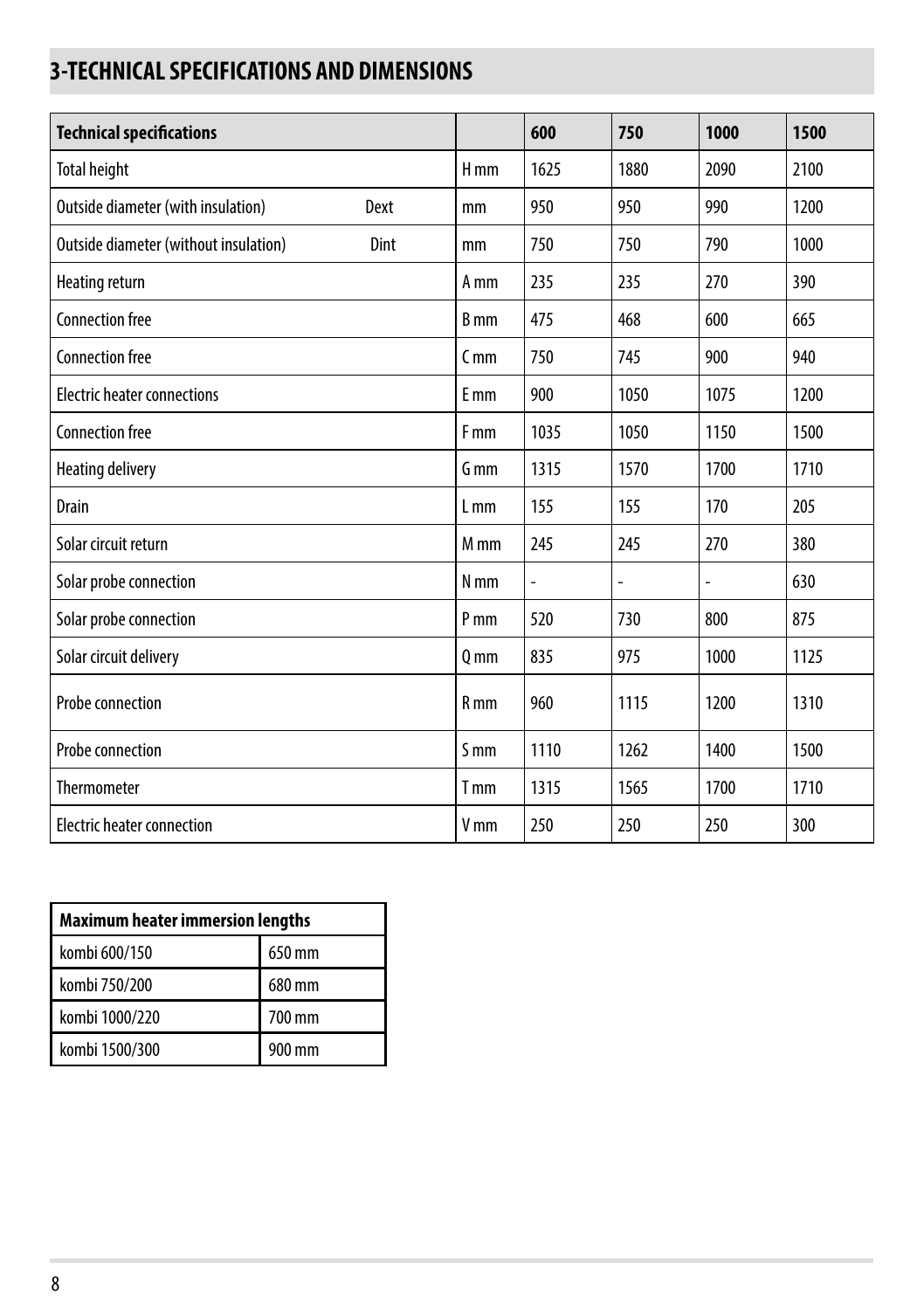### **CONNECTION DIAGRAM**

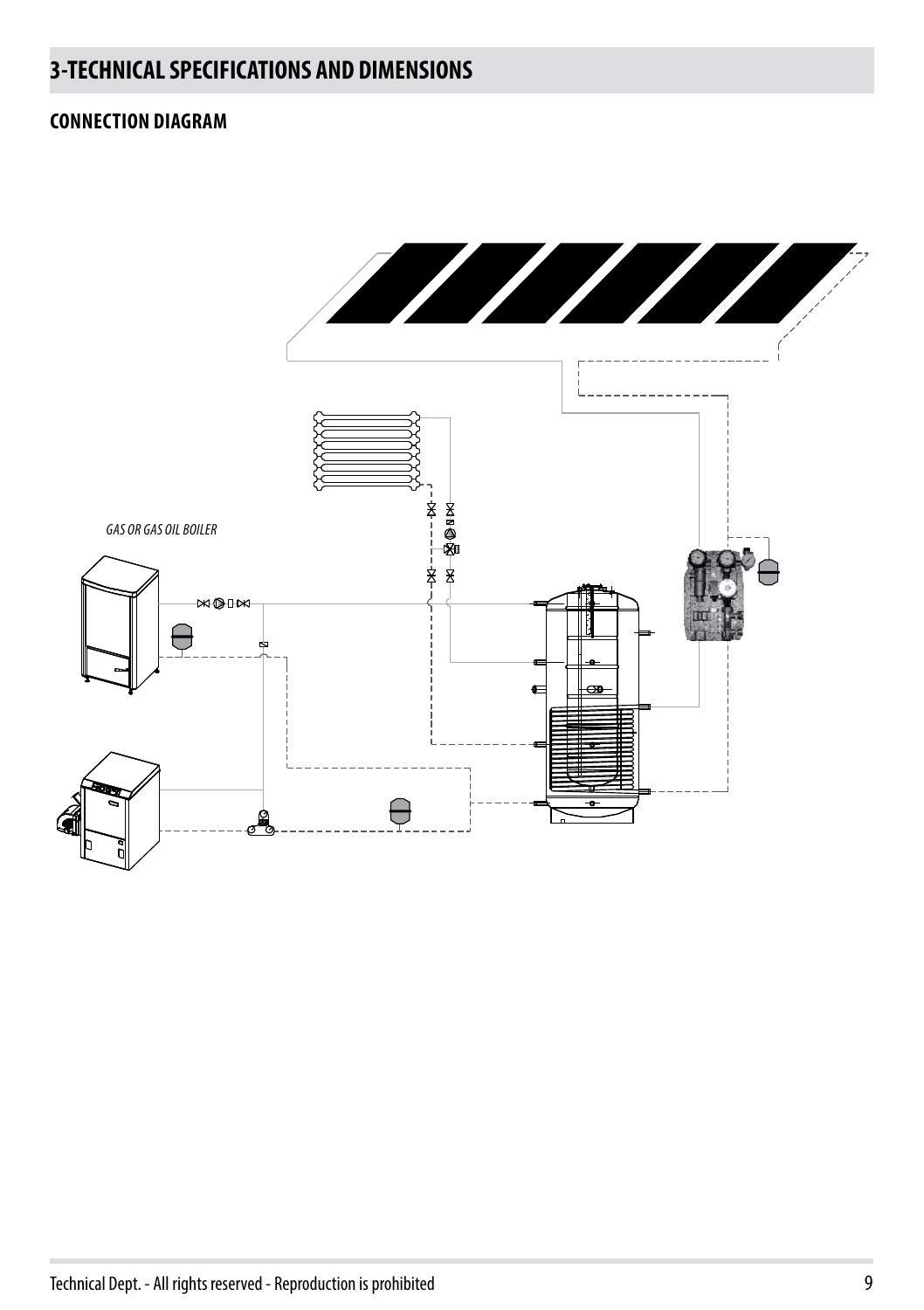### **DOMESTIC HOT WATER CONNECTION DIAGRAM**

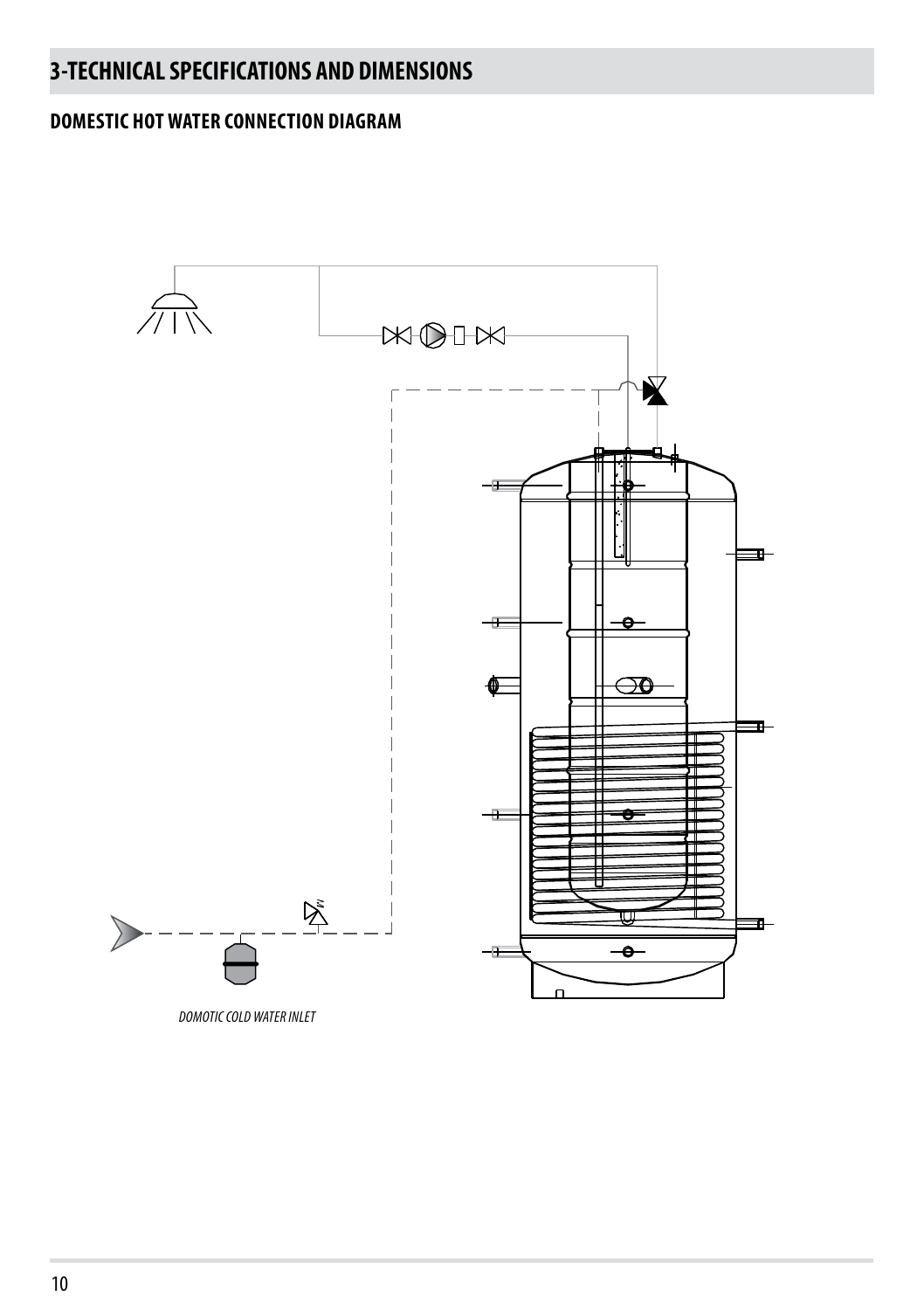### **DESCRIPTION OF CONNECTIONS**

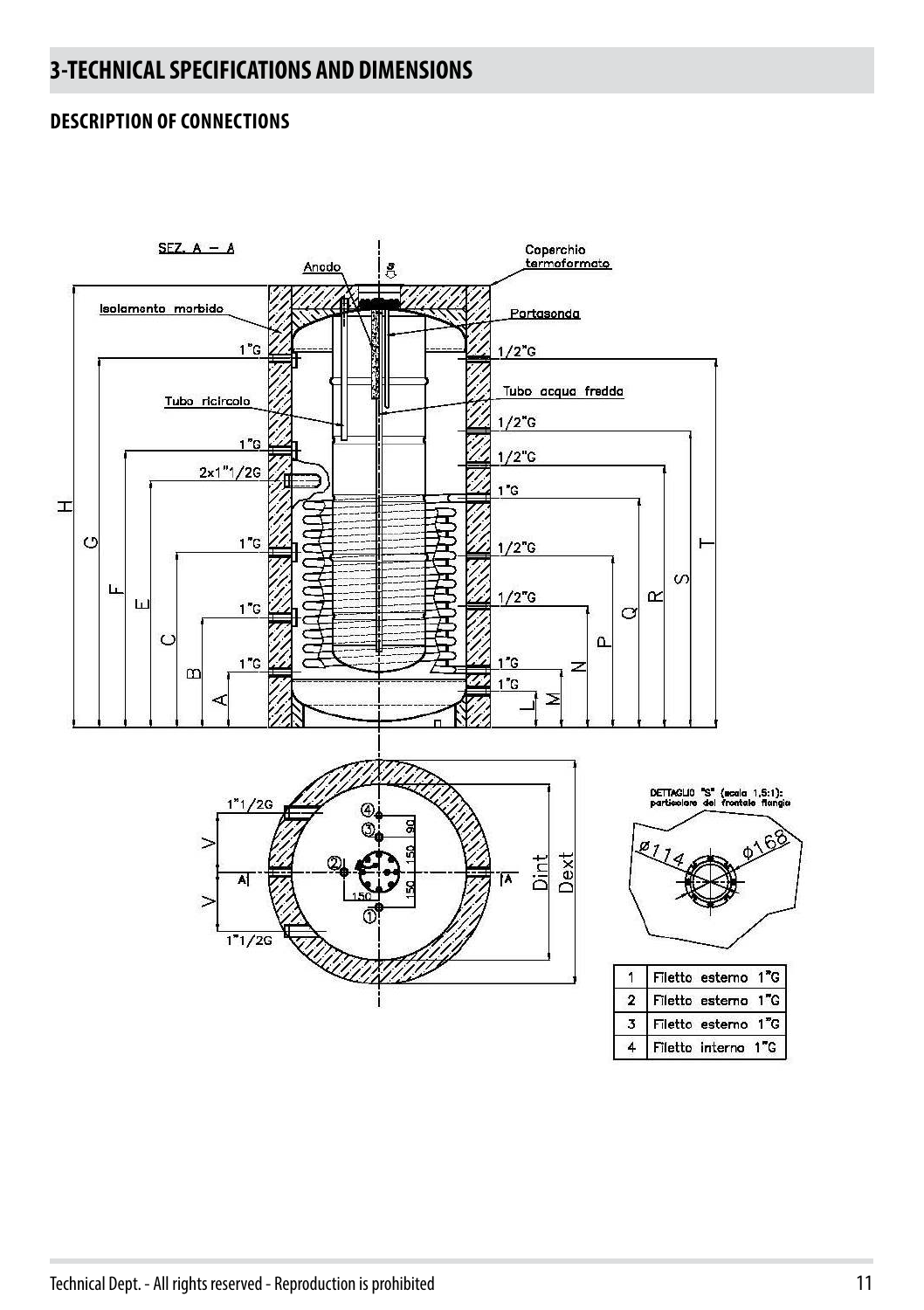# **4-POSITIONING**

When choosing where to install the device, adhere to the following safety indications:

- position the device in a place that children can be prevented access to as the device presents potential sources of danger for their safety.
- Position the device in areas protected from frost.
- Check that the lower support surface is suitable, taking into account the weight of the cylinder when full.
- Leave a distance of 500 mm on each side of the device and a distance of 500 mm on top to aid maintenance operations.<br>• You are advised to install the cylinder as close as possible to the boiler and to insulate the connec
- **You are advised to install the cylinder as close as possible to the boiler and to insulate the connection pipes to reduce heat loss.**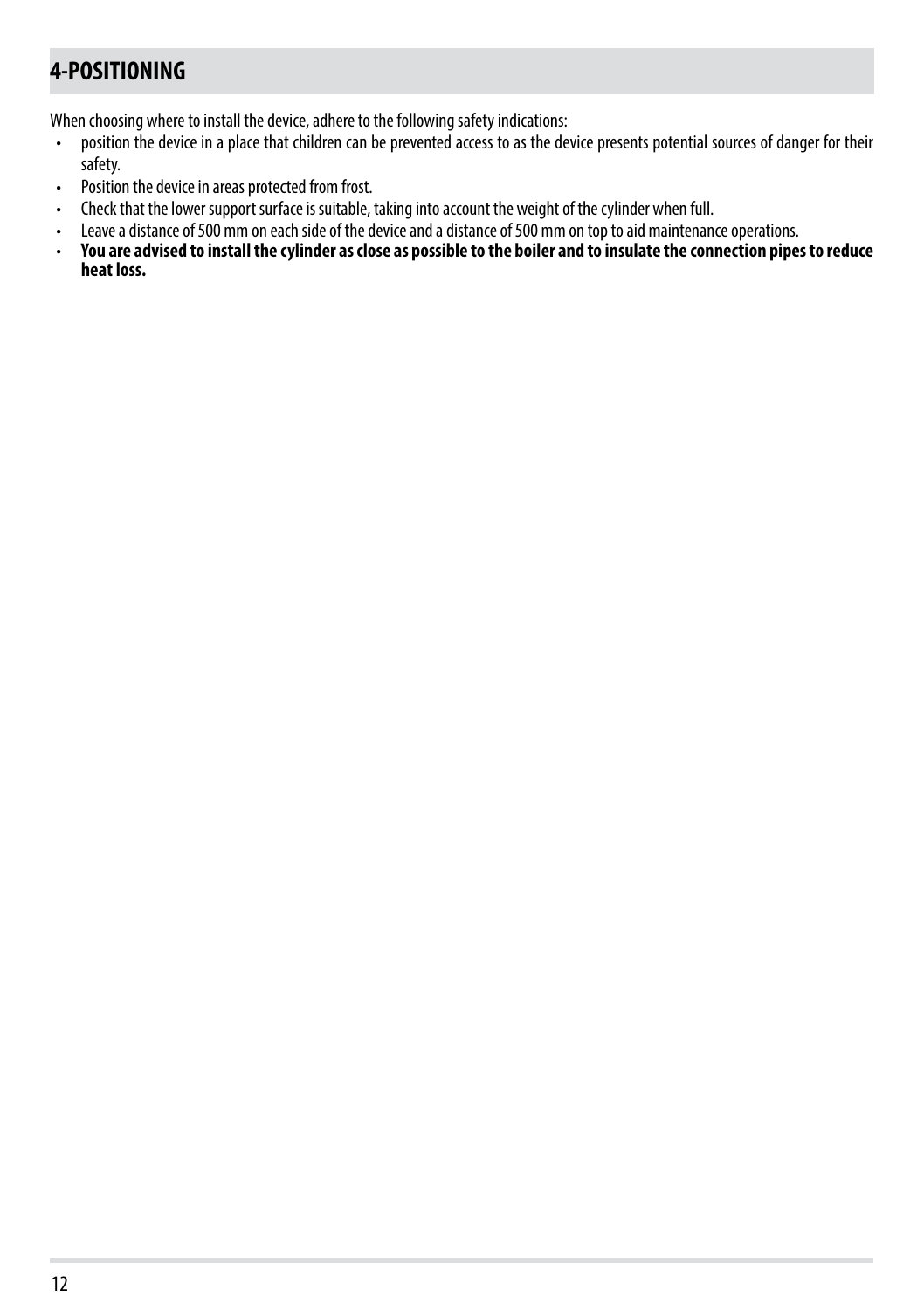# **5-PRELIMINARY OPERATIONS**

Before connecting the cylinder to the system, clean the pipes thoroughly with a suitable product to remove metal residues from manufacturing and welding as well as oil and grease that may be present and, upon reaching the cylinder, may alter its function.

Do not use solvents to wash the system as this may damage the system and/ or its components.

Failure to observe the instructions in this manual may cause damages to persons, animals and property for which RED cannot be held liable.



### *Caution!!!*

*All pipes, collectors, exchangers and hydraulic devices must undergo hydraulic seal testing.*

#### **The first time the device is put into operation, this must be done by qualified personnel. RED cannot be held liable for personal injury, harm to animals or property damage resulting from failure to observe the instructions contained in this manual.**

Before putting the device into operation, check that the domestic heating system and solar connection is equipped with an automatic safety discharge valve, storage drain-off tap and expansion vessel. These components are OBLIGATORY.

- Treat the water as necessary.
- If the pressure in the system is greater than 4 bar, use a pressure reducing valve.
- Use a thermostatic or electric mixer valve to optimise the outlet temperature of the DHW.
- Check that the outlet of the safety valve is connected to an outlet system with a siphoning funnel that can be checked visually.
- Never exceed the maximum storage temperature of the cylinder in the DHW cylinder of the heating system.
- If the cylinder is used with a solar heating system: the expansion vessel of the heating system must be able to withstand high temperatures and the diaphragm must be suited to contact with a water/ glycol mixture a thermostatic mixer valve MUST be installed for the DHW supply.
- A non-return valve must be inserted to avoid triggering natural circulation.
- Never exceed the maximum temperature storage temperature of the heating circuit.

#### **Fill first the DHW tank and then the heating tank with water. This prevents the pressure of the water from causing deformations.**

### **THERMAL INSULATION**

The thermal insulation must be assembled before making the connections. Do not perform welding or initiate flaming close to the insulation. Risk of fire.

#### **Technical description.**

| Soft, flexible, PU sponge insulation |                   | 100 mm                            |
|--------------------------------------|-------------------|-----------------------------------|
| External casing with hinge           |                   | 0.8mm PVC layer + 5mm soft sponge |
| Casing colour                        |                   | Silver                            |
| Foam density                         | Kq/m <sup>3</sup> | 14,1 ( $\pm$ 5%)                  |
| Crushing strength 40%                | KPa               | $2,1 (\pm 5\%)$                   |
| Initial thermal conductivity         | W/mK              | $0,039 (\pm 5\%)$                 |
| Loss of density                      | $\frac{0}{0}$     | 5 Max                             |
| Elasticity                           | $\frac{0}{0}$     | 45 ( $\pm$ 5%)                    |
| Porosity                             | no. of cml cells  | 17 ( $\pm$ 5%)                    |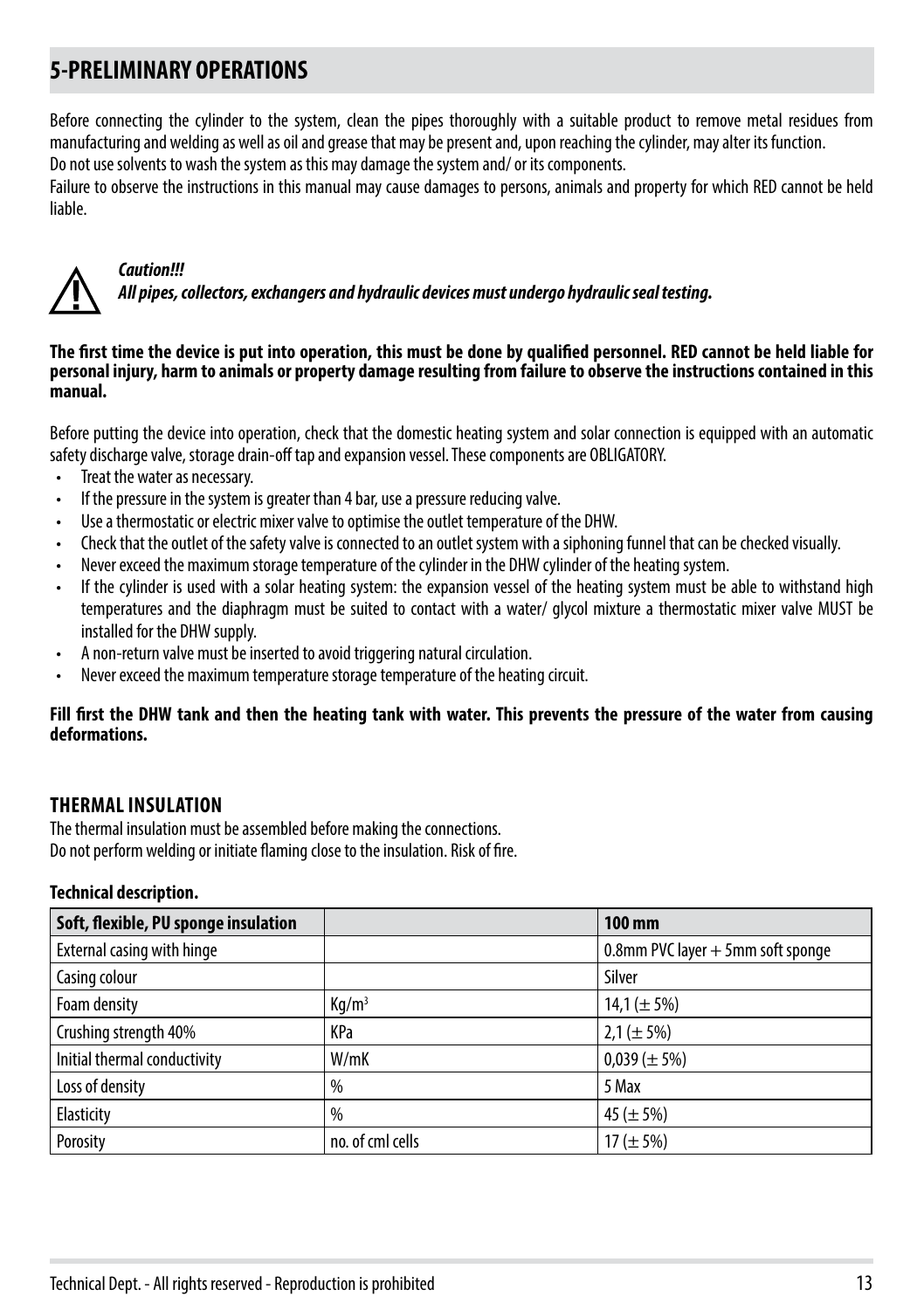### **5-PRELIMINARY OPERATIONS**



### *Caution!!*

*Only install insulation when the temperature in the room or in thermal power plant is approximately 25°C or above!*

Pre-heat the insulation for at least 24 hours in a heated room and install it on the tank while it is still hot!

When the insulation is cold the soft, flexible insulation and PE casing become too rigid and appear tight. This gives the appearance that they are incorrectly sized.

Never use tongs or other tools to tighten the insulation on the tank! This may impair and ruin the insulation. **This damage is not covered by the guarantee.**

### **CONNECTION**

The tank must be connected as shown in the diagram. Connections must be made according to the current standards in force and correct practice guidelines.

The safety valve must have a diameter of at least DN 20-3/4".

Pay careful attention to electrochemical reactions that can occur between the various installation materials (mixed installation).

You are advised, in general, to limit the domestic water temperature to 60°C using a mixer valve! This is obligatory if a solar system is connected.

The main connection components must be designed for the temperature planned. Otherwise, limit the temperature.

### **OPERATING PRESSURE**

Refer to chap. 3 for the permitted operating pressures. Exceeding the permitted operating pressures may cause leaks and destruction of the tank!

### **PRESSURE REDUCING VALVE**

You are advised to install a pressure reducing valve. This MUST be installed when the domestic water supply is at a higher pressure. The operating pressure of the pipes must be set to 3.5 bar to reduce noise caused by the circulating water flow,

### **PORTABLE WATER FILTER**

The chemical/ physical characteristics of the water in the system are fundamental for the correct operation and safety of the cylinder. You are advised to install a potable water filter as floating microparticles may obstruct connections etc and may cause passages to corrode.

### **SAFETY DEVICE**

The tank must be equipped with a non-excludable safety valve. The expansion vessel must also be suitable for the capacity of the tank and must have a control and non-return valve.

A potable water mixer valve must also be installed for anti-scald protection, in accordance with standards in force.

A label with the following wording must be installed near to or (better) on the safety valve:

"Water dripping from the valve during heating for safety reasons. Do not close".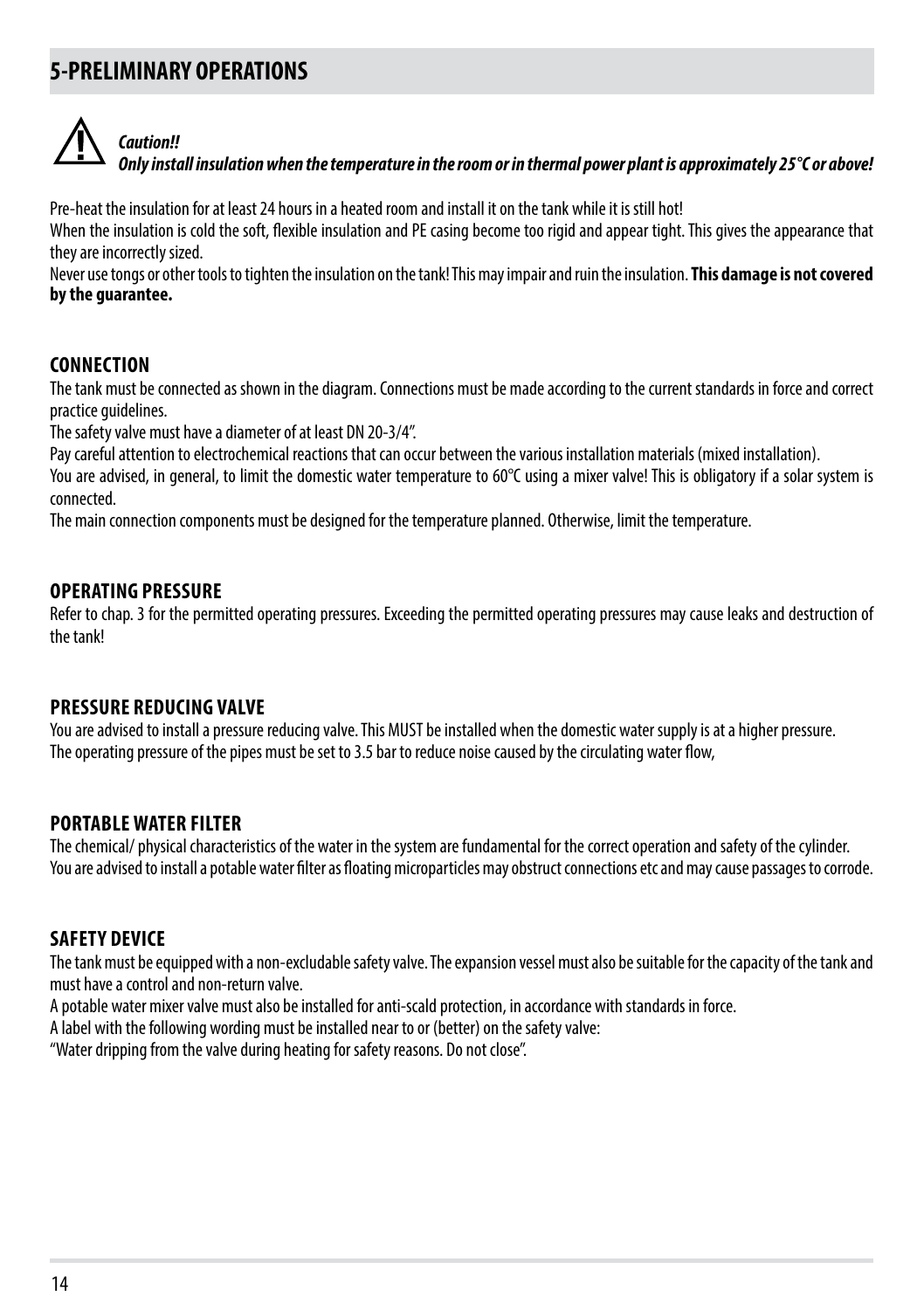# **5-PRELIMINARY OPERATIONS**

### **OUTLET/DISCHARGE**

The tank must be installed in such a way that it can be emptied without being dismantled. Hot water may be discharged while the tank is being emptied and this may cause damage.

The upper bushing is installed for discharge from the cylinder. You are advised not to use an automatic discharge valve.

### **ELECTRIC HEATING DEVICE (OPTIONAL)**

The cylinder can be fitted with an electric heating device (optional). If this device is fitted, the instructions and regulations of the relevant local authorities must be respected.

Electric heating devices on cylinders must be insulated. Insulation is the only way to ensure that the product is protected from corrosion. An electric heating device (electrical resistance) with an integrated safety temperature regulator and temperature limit switch is available on the price list.



### *Caution!*

*if the components of the electric heating system are installed without insulation, the cylinder guarantee shall no longer be valid.*

### **LOADING**

Cylinder connections that are not used and connected must be thoroughly shut off with seal plugs. Wash and rinse the ducts and cylinder well after assembly. Fill the cylinder and system with water and bleed them.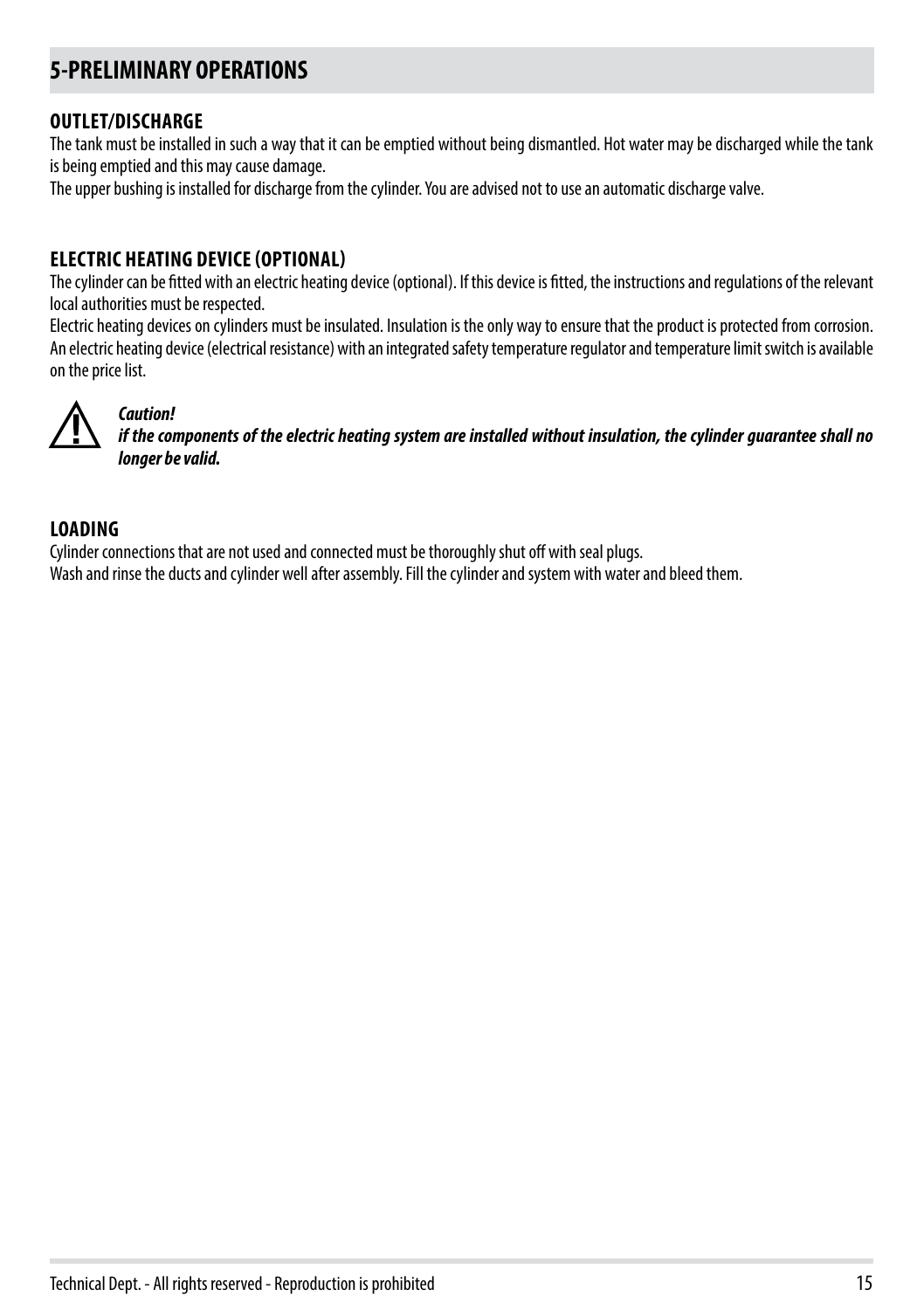# **6-INSPECTION AND MAINTENANCE**

Inspection and maintenance, carried out to the highest standard at regular intervals and using only original parts, are of primary importance for fault-free operation and lengthy duration of the product. The guarantee is valid if the device has been maintained correctly. Failure to carry out inspection and maintenance may cause damage to materials, property or persons.

For this reason, you are advised to take out an inspection and maintenance contract.

Inspection is necessary to determine the state of a device and to compare it with an optimal state. This is carried out through measurements, checks and observations.

Maintenance is necessary to eliminate any inconsistencies between the actual state of the device and the optimal state. This is carried out through standard cleaning as well as configuring and (if necessary) replacing individual components subject to wear.

Maintenance intervals are determined by the specialist, based on the state of the device ascertained during inspection.

Inspection and maintenance are carried out in the order shown in the table.



### *Maintenance.*

#### *Cleaning the internal cylinder.*

*As cleaning operations carried out inside the tank involve cleaning materials that come into contact with the domestic water supply, adopt suitable hygiene measures when using equipment, cleaning methods and products.*

Before carrying out maintenance operations, perform the following operations:

- turn off the electrical power supply switch.
- Depending on the operation to be performed, close any cut-off cocks in the domestic water/ heating circuit involved in the maintenance.

Clean inside the tank as follows:

*Warning!*

- close the cut-off cocks on the cylinder.
- Empty the tank.
- Remove the flanged cover from the cleaning inlet.
- Clean the tank with a jet of water. If necessary, remove deposits with a suitable tool (e.g. a wooden or plastic scraper) and rinse.

To clean the outside of the cylinder you are advised to use a cloth with water and neutral detergents. Avoid solvents and abrasive products.



*When performing cleaning operations, take care not to damage the enamelling of the heating coil and internal tank. Fill the solar tank and check its seal.*

*Danger of burns from boiling water! The outlet pipe of the safety valve, fitted on the hot water tank, must always be kept open.*

*If it is closed, it is possible that the tank may become damaged!*

### **MAINTAINING THE MAGNESIUM PROTECTION ANODE**

Tanks are equipped with a magnesium protection anode with an operating duration that can vary depending on the installation location. When a magnesium anode is installed the protective effect is based on electrochemical reactions. These reactions result in the decomposition of the magnesium.

When the magnesium anode is exhausted protection against corrosion cannot be guaranteed! Result: cylinder perforated with consequent water leak. Therefore, the anode must be checked every two years and replaced when it is more than two thirds worn.

To replace the anode, relieve the pressure from the cylinder, shut off the cold water connection, switch off the circulation pump and turn on all of the hot water taps in the property.

To ensure the long-term operation of your device and avoid altering the approved standard conditions of the product, only original parts must be used.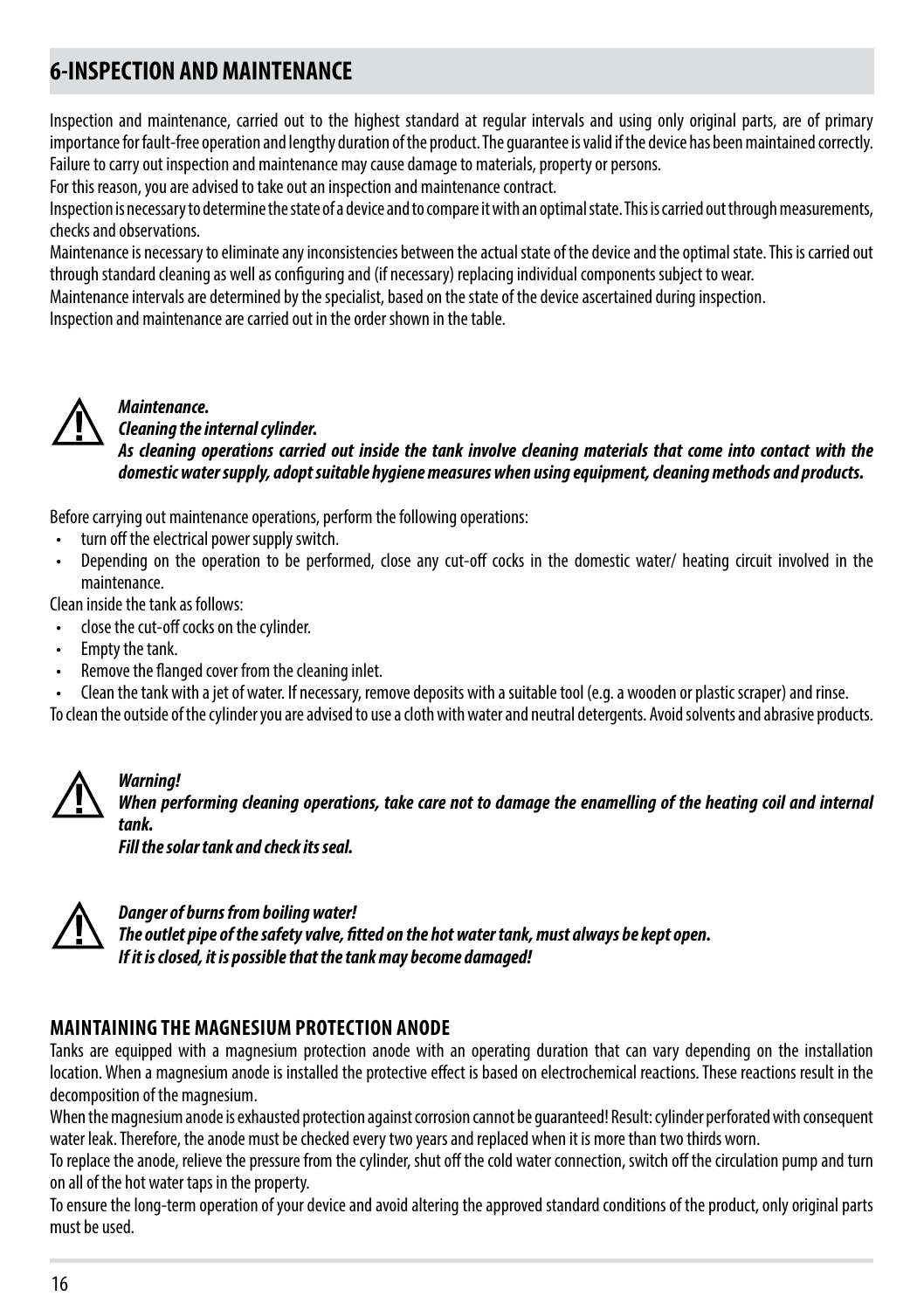# **6-INSPECTION AND MAINTENANCE**

### **FLANGE**

When the flange is dismantled the seal must be replaced. The screws must be tightened to a fastening torque of approximately 20-25 Nm.